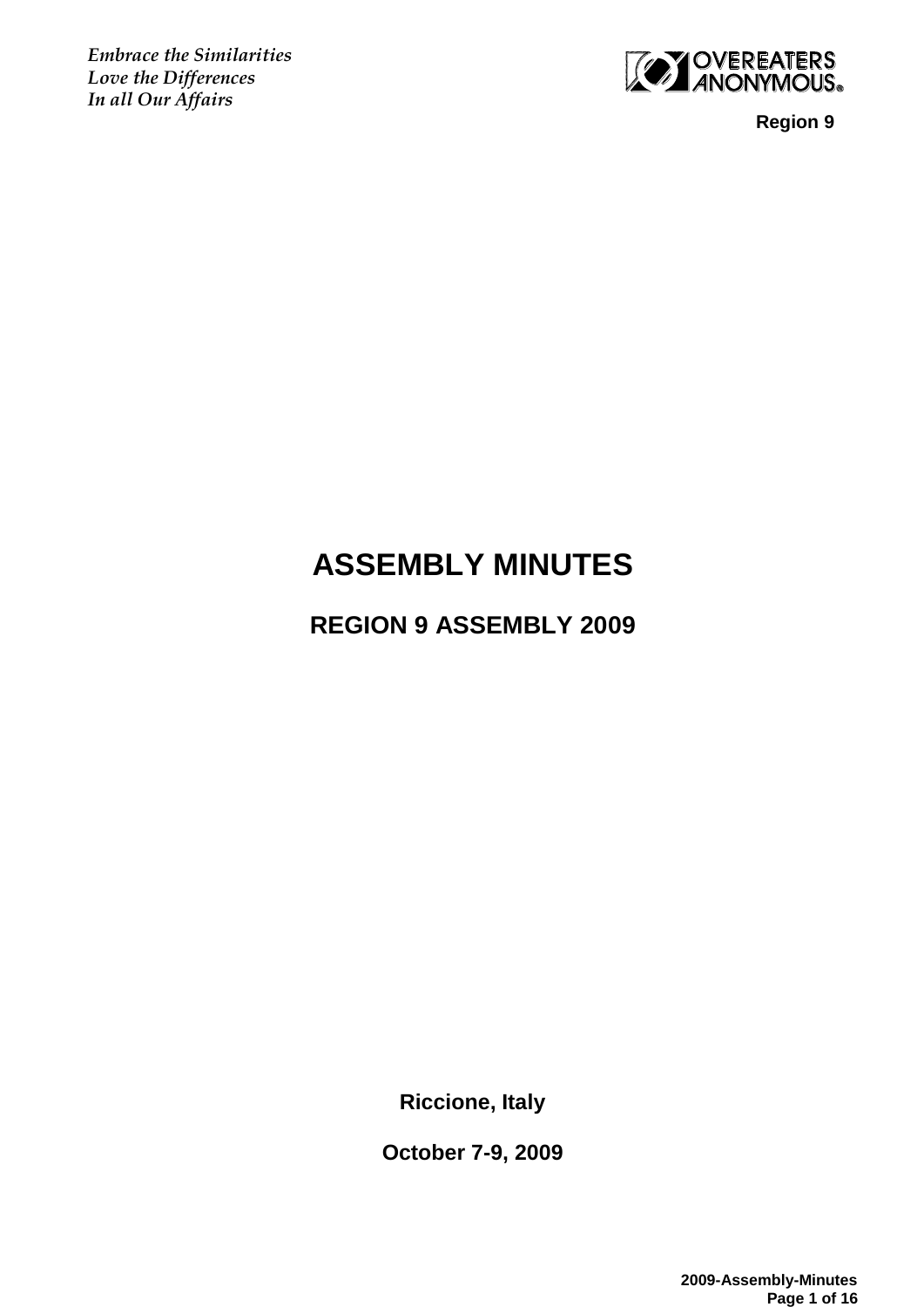*Embrace the Similarities Love the Differences In all our Affairs* **Region 9** 



# **TABLE OF CONTENTS**

| <b>Table of Contents</b>                                                                                                                                                                              |    |  |  |  |
|-------------------------------------------------------------------------------------------------------------------------------------------------------------------------------------------------------|----|--|--|--|
| Introduction to the Assembly Minutes 2009                                                                                                                                                             |    |  |  |  |
| <b>WEDNESDAY 7<sup>th</sup> of October</b>                                                                                                                                                            |    |  |  |  |
| 1. Settling in                                                                                                                                                                                        | 4  |  |  |  |
| 2. Informal opening - Orientation Meeting - General Overview of the Processes of the<br>Assembly - Adoption of the Agenda                                                                             | 4  |  |  |  |
| 3. General overview of the processes of the Assembly and Region Committee Work<br>Workshop                                                                                                            | 4  |  |  |  |
| <b>THURSDAY 8th of October</b>                                                                                                                                                                        |    |  |  |  |
| Official opening - Readings - Adoption of Ground Rules - Adoption of 2008<br>1 <sub>1</sub><br>Assembly Minutes - Reports and Questions arising out of reports                                        | 5  |  |  |  |
| 2. Translations Workshop                                                                                                                                                                              | 6  |  |  |  |
| 3. Deadline for Ask-it Basket Questions                                                                                                                                                               | 8  |  |  |  |
| 4. Strategic Plan Presentation                                                                                                                                                                        | 8  |  |  |  |
| 5. 2009-2010 Budget - Presentation and Discussion                                                                                                                                                     | 10 |  |  |  |
| Reports from Committee Sessions and discussion of any proposals of emergency<br>6.<br>new business                                                                                                    | 10 |  |  |  |
| 7. Traditions Workshop                                                                                                                                                                                | 10 |  |  |  |
| 8. Ask-it-basket                                                                                                                                                                                      | 11 |  |  |  |
| 9. Deadline for submitting Emergency New Business Motions                                                                                                                                             | 12 |  |  |  |
| 10. Approval and Adoption of 2009-2010 Budget                                                                                                                                                         | 12 |  |  |  |
| <b>FRIDAY 9th of October</b>                                                                                                                                                                          |    |  |  |  |
| 1. Opening and Readings                                                                                                                                                                               | 13 |  |  |  |
| 2. Formal discussion and vote on Bylaws Amendment Motions and New Business<br><b>Motions</b>                                                                                                          | 13 |  |  |  |
| 3. Election of Service Positions - Election of Assembly/Convention Venues for<br>2010-2011 – Liaison with Service Bodies not presented at the Assembly – allocation<br>and adoption of service bodies | 15 |  |  |  |
| 4. Formal discussion and vote on New Business Motion 4                                                                                                                                                | 16 |  |  |  |
| 5. Wrap up session                                                                                                                                                                                    | 16 |  |  |  |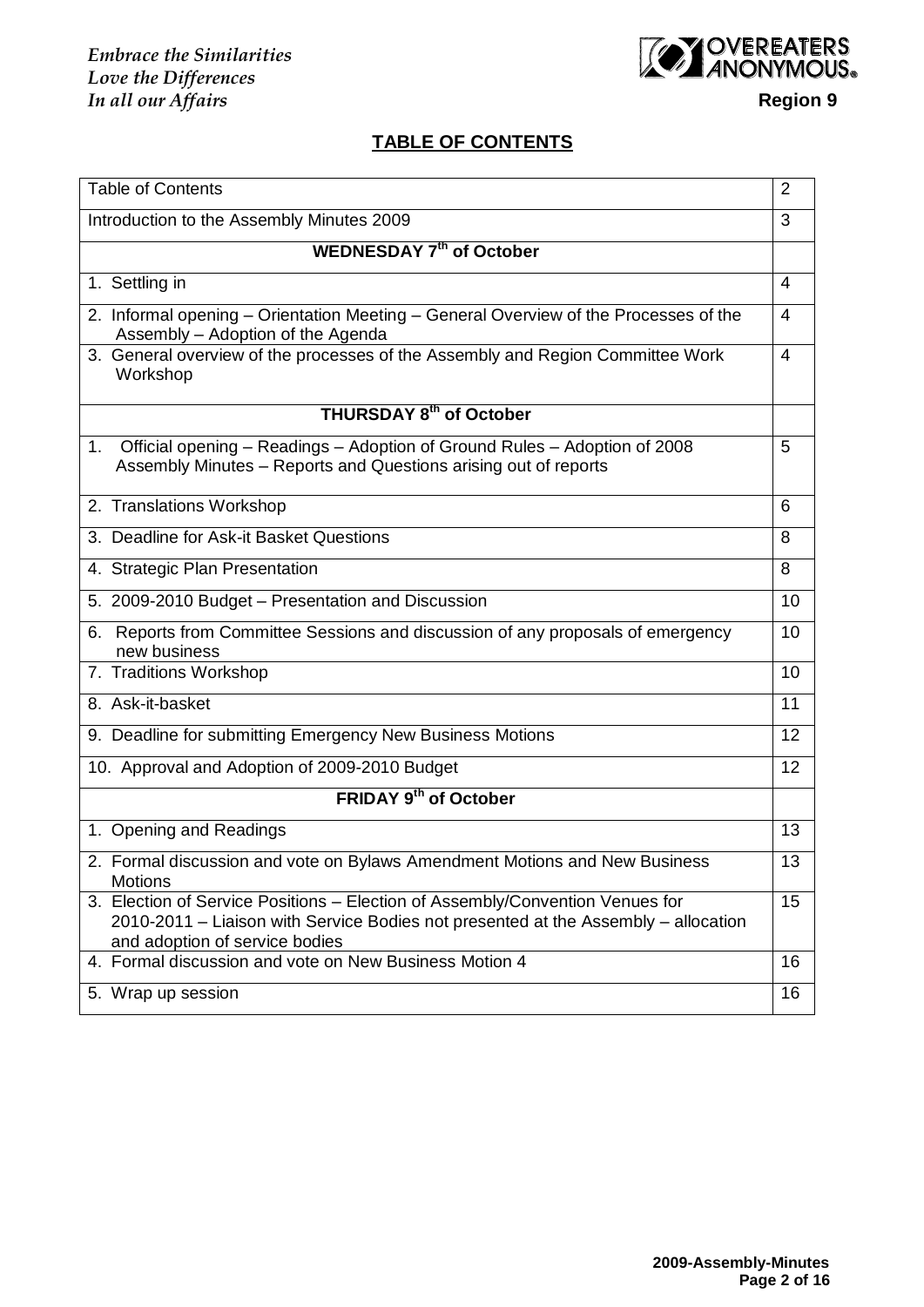*Embrace the Similarities Love the Differences In all Our Affairs* **Region 9**



# **INTRODUCTION TO THE ASSEMBLY MINUTES 2009**

In these Minutes of our Region 9 Assembly held in Riccione, Italy, from Wednesday 7<sup>nd</sup> of October 2009 until Friday  $9<sup>th</sup>$  of October 2009, you 'll find the facts of the discussions held, reports on the workshops and committee sessions, the changes discussed and voted on regarding our Bylaws and our Policies and Procedures, and some appendices like the list of the attendants at the assembly, and others.

We started each half day, with some readings from our OA literature: the 12 Steps, the 12 Traditions, the 12 Concepts and the Preamble.

Every day at the Assembly, before and after every meeting or point on the agenda, we said the Serenity Prayer, each time in another language which was represented at this Assembly.

Every day of the Assembly, we at least once passed on the  $7<sup>th</sup>$  Tradition basket.

Every day, before the official start of the Assembly and after the official end of the Assembly, an OA meeting was held.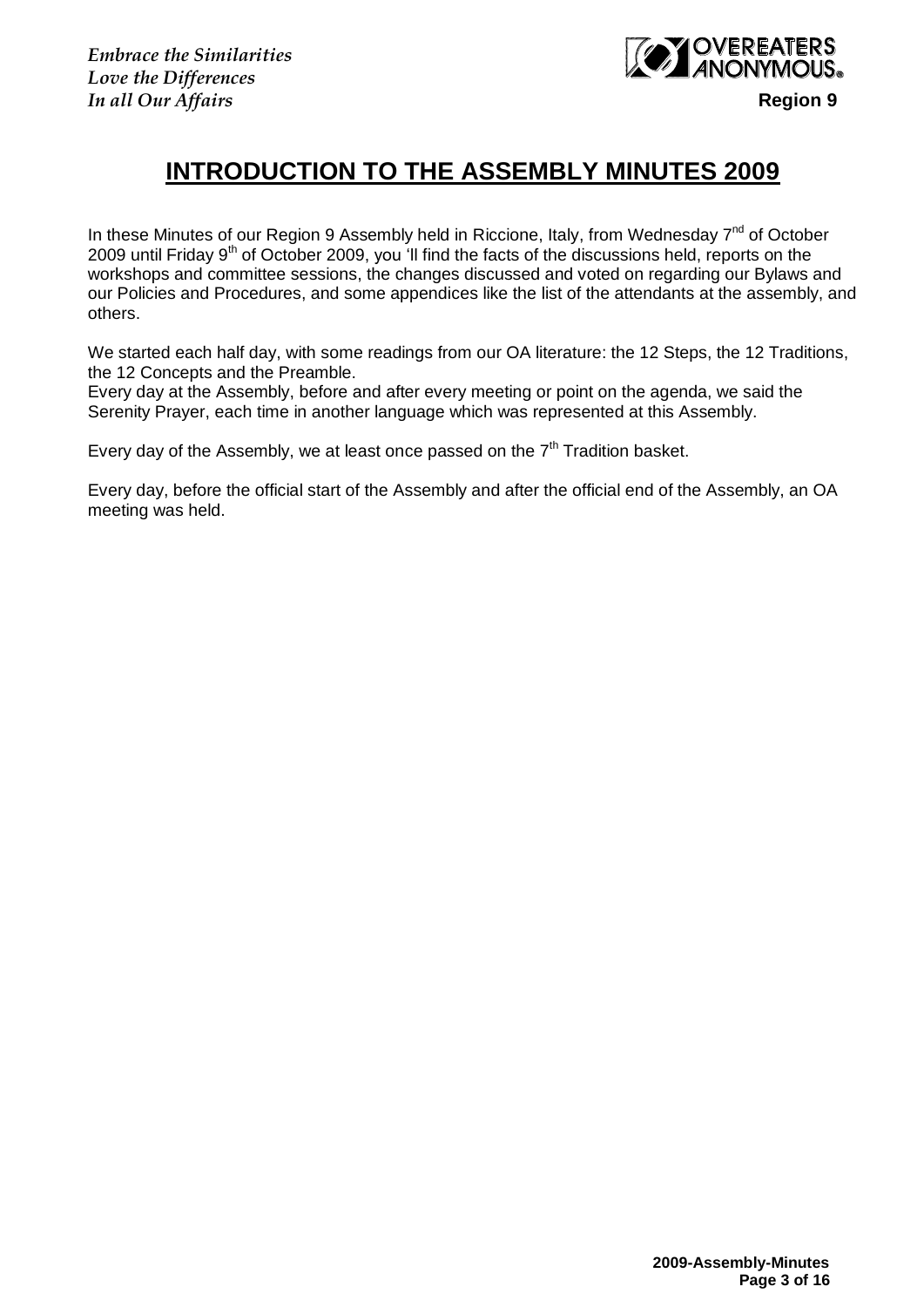

# **WEDNESDAY 7 th of OCTOBER 2009**

# **1. Settling in**

- $\bullet$  Our Chair, Stella, welcomed everybody to the 27<sup>th</sup> Region 9 Annual Assembly;
- The 12 Steps, 12 Traditions and 12 Concepts were read;
- Fourteen countries were represented at the Assembly: United Kingdom, Belgium, Israel, the Netherlands, Italy, Germany, Sweden, Spain, Poland, Iceland, Egypt, Finland, Norway and France;
- Green dot mentors and green dots were brought together.

#### **2. Informal opening – Orientation Meeting – General Overview of the Processes of the Assembly – Adoption of the Agenda**

- A word game helped everybody to introduce themselves and their Service Body (SB) and share about problems and triumphs;
- Adoption of Agenda:
	- 1. Thursday **6.30pm-7pm Ask it Basket**
	- 2. Thursday **7pm-8.15pm** Dinner
	- 3. Thursday **8.15pm-9.30pm Proposed Budget Approval**
	- 4. Friday 2pm-3pm **delete Approval and Adoption of 2009-2010 Budget**
	- 5. Friday 2pm-3pm Election of Service Positions add **"Translations Committee Chair and Public Information Committee Chair"** and Election of Assemby add **"2010 Iceland and Denmark and 2011 blank"**
	- 6. Friday 3pm**-4.30pm** Wrap up Session
	- 7. Friday **4.30pm**-5pm Committee Sessions
	- The proposed agenda was then approved as written and adjusted;
- Review of the Ground Rules: proposal to change no 16 "Emergency New Business Motions have to be submitted to the Chair in writing by **7.45pm hours on Thursday, October 8th 2009".**  Discussion will be continued tomorrow morning;
- The Ground Rules, Robert's Rules and Standing Rules were read and explained
- The Consent Agenda was explained.

#### **3. General overview of the processes of the Assembly and Region Committee Work Workshop**

The following questions were to be considered as start up for this session:

- What is the purpose of Region 9 (R9) committees?
- Do they differ from the committees at World Service Business Conference (WSBC)?
- What was your first experience at R9 committee?
- Do you enjoy the committee work?
- Why do you feel you/we need it?
- What do you think is expected of a committee member?
- What can I do if I can"t fulfil a task for a committee that I said I would carry out?

Then the current Chairs of the committees shared about their experiences regarding these questions. Stella covered the committee of PI and  $12<sup>th</sup>$  Step Within.

Stella and Freija spoke a little about our experience concerning the Chair and Secretary positions on the Board. Alison covered some of her experience of the first year as Treasurer.

Questions were asked and answered.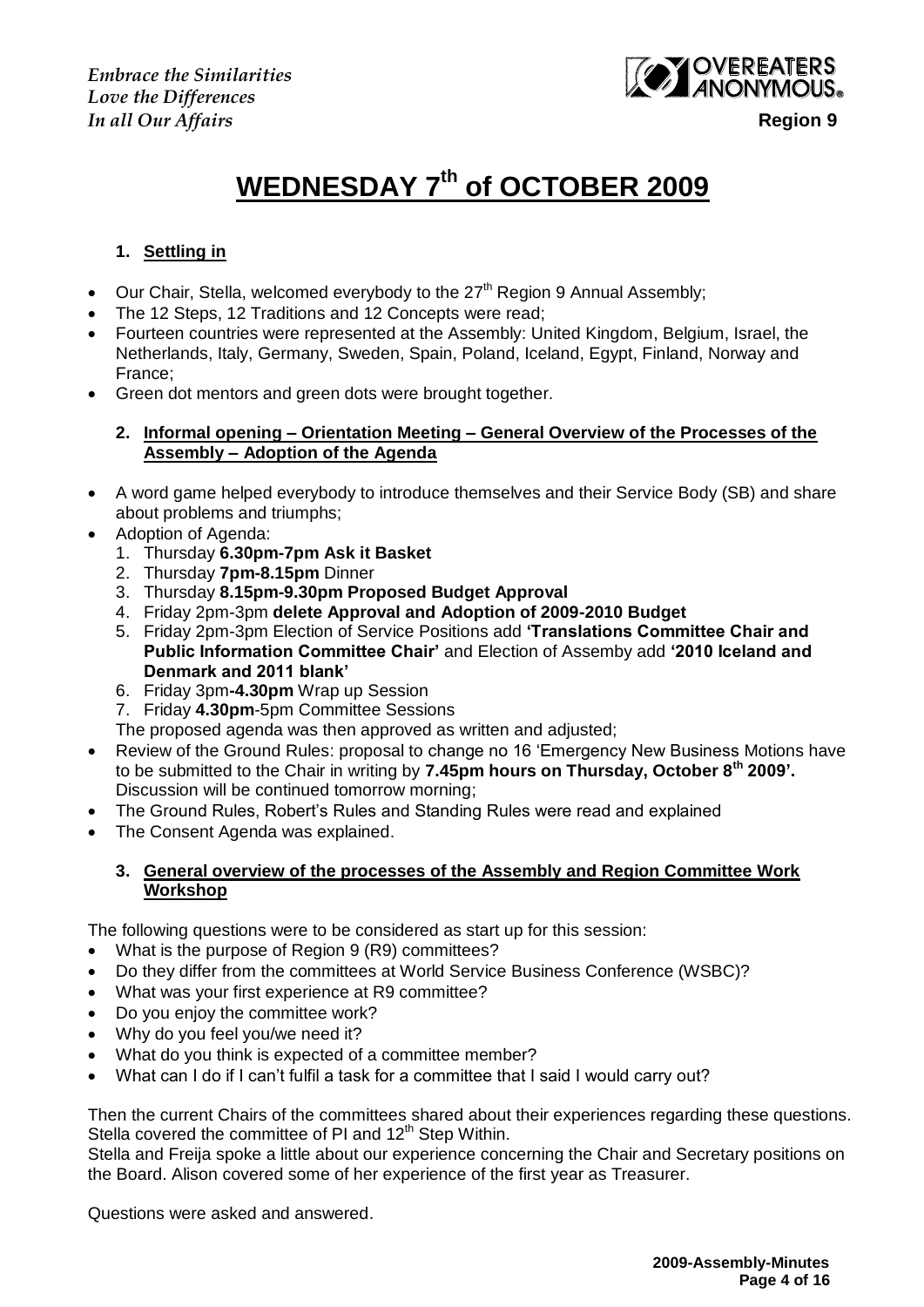

**THURSDAY 8th of OCTOBER 2009**

#### **1. Official opening**

#### **1.1. Official opening**

The total number of voting representatives present is 18. Countries represented come from Egypt, the Netherlands, United Kingdom, Finland, Iceland, Germany, Sweden, Poland, Belgium, Italy, Spain, Norway, Israel and France. Therefore we have a quorum: more then 5 countries represented. The credential report was accepted.

#### **1.2. Readings**

- Preamble:
- 12 Steps 12 Traditions 12 Concepts
- For Today
- Region 9 Statement of Purpose

#### **1.3. Adoption of Ground Rules**

First we continued with the discussion about proposed amendments:

- 6: add "**OA**" to Visitors
- 14h: the Motion will be referred back to an "**ad hoc reference committee**" (strike "the Bylaws Committee').
- 16: Emergency New Business Motions have to be submitted to the Chair in writing by **7.45pm hours on Thursday, October 8th 2009".** The **whole Assembly** (strike the Region 9 Board) will vote to determine whether **BM 7-8-9-10** qualify as emergency New Business Motions

. The Ground Rules as amended were adopted.

#### **1.4. Adoption of 2008 Assembly Minutes**

The 2008 Assembly Minutes were approved with no objections.

The Approval Committee of the 2009 Assembly Minutes will be 2 representatives and the Chair: Susan, Joanna and Stella.

#### **1.5. Reports and Questions arising out of Reports:**

• Chair's Report:

OA has always had a plan of how they carry the message and the BOT has worked on this in the past. Currently we have a Strategic Plan which is written and kept updated by the Board of Trustees and Region Chairs and from feedback at the WSBC (NB The August Annual Meeting of the BOT & RCC covers the updating and planning for the Strategic Plan – normally this meeting is represented by all of the BOT – i.e. 6 General Service Trustees and 10 Region Trustees as well as most of the Region Chairs from around the world & the WSO staff. It is a two-way thing: it contains suggestions for the Regions, but Regions can also add by giving input.

The new definition of "abstinence" voted on at the 2008 WSBC, has been changed in the pamphlets and the suggested meeting format. The new definition is: "Abstinence in Overeaters Anonymous is the action of refraining from compulsive eating and compulsive food behaviours. Spiritual, emotional and physical recovery is the result of living the Overeaters Anonymous Twelve-Step program". Please check in your translated material if the changes have been made.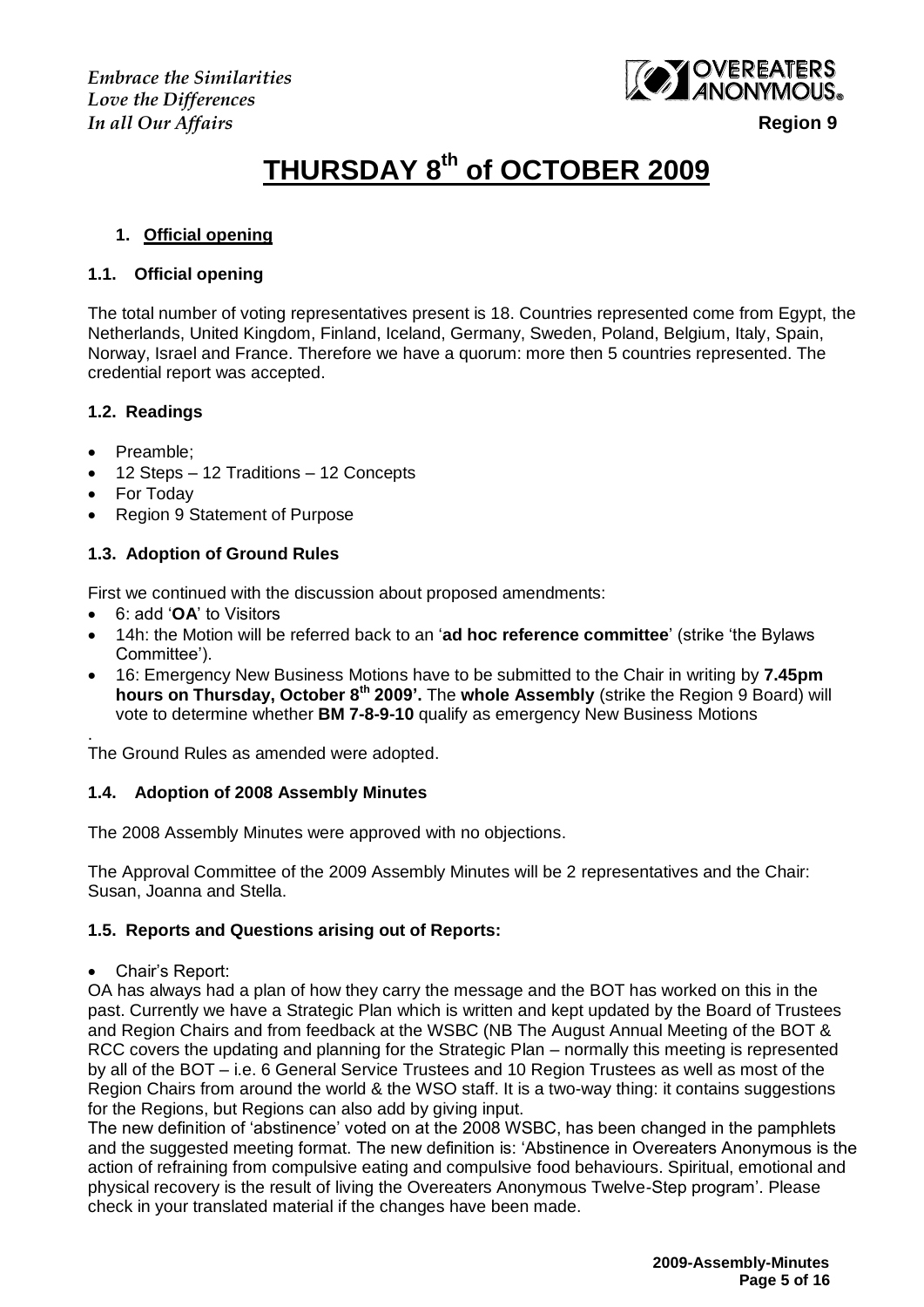The Strategic Plan speaks about committed Service Bodies. One of the main goals is to increase the representation of SBs at their Regional Assembly and also WSBC. Region 9 currently has 56 service bodies – of that number we had 18 represented at Region 9 Assembly 2008 i.e. 32% and 10 at WSBC i.e. 18%. The goal is 40% (i.e. for us 22 members). Our attendance is really very good when we consider the language differences.

Secretary"s Report:

Compiling the emails as in last year works well.

More information needed on the dates of things happening in OA worldwide.

The website of R9 is much needed.

Please consider making a generic email contact of your SB and tell new reps to contact the Region Secretary.

Ask old reps at the Assembly to help the new reps of their country and support by answering all questions.

The secretary asked whether the Assembly preferred emails in the format of "summary emails" i.e. a number of topics summarised into one email or separate emails for each topic. It was pointed out that when we have a better web site that this will be a better way of updating Region 9 members.

Treasurer"s Report:

We estimate the contributions of R9 for 2009-2010 based on the best estimate we had earlier. The suggested contribution of groups and intergroups do not need to be added.

What is the definition of a small IG and a large one? It was suggested that a large IG would consist of ten or more groups.

The suggested contribution to the WSO of £5000 for 2010 was questioned. Why not use our money first to pay for the travel costs of our Chair to the various Chair"s meetings? To be discussed in Finance Committee later today.

Trustee"s Courtesy Report

No questions

Translation Committee Report

The language map in the Assembly Binder is not complete. Freija will send the complete one as Appendix A with these Minutes.

Electronic Communications Committee Report

FTP stands for File Transfer Protocol. Whilst this does not mean a lot to people who are not familiar with website code/language – it does confirm that it is NOT a password that is required which is how it appeared to be when first asked for by the ECC.

We are to build a new website for our R9.

Bylaws Committee Report

No questions

- Public Information Report
- No report
- 12<sup>th</sup> Step Within Report

No report

# **2. Translations Workshop**

Esti ran this Workshop on translations.

#### Part 1: News from Esti regarding translations

 First Esti talked about the importance of having translated literature and the increase of OA people in Israel because of translations. Esti explained that this had all began by one of their early National Service Board members having a vision of all OA literature being translated into Hebrew and that ultimately the vision had been worked on so that now there is very little not translated. Experiences of other countries were shared;

 Esti shared her vision for Region 9 – that *ALL OA Literature would be translated into all languages where OA exists in Region 9.* With this vision in mind Esti asked us to create a goal – that we encourage every Service Body in our Region to translate 1 piece of literature per year (translatecirculate-publish). Esti encourages us to get started and asks input from every SB with what piece of literature they want to translate in the coming year and what the estimated costs will be.

• There are two ways of getting funds for translations.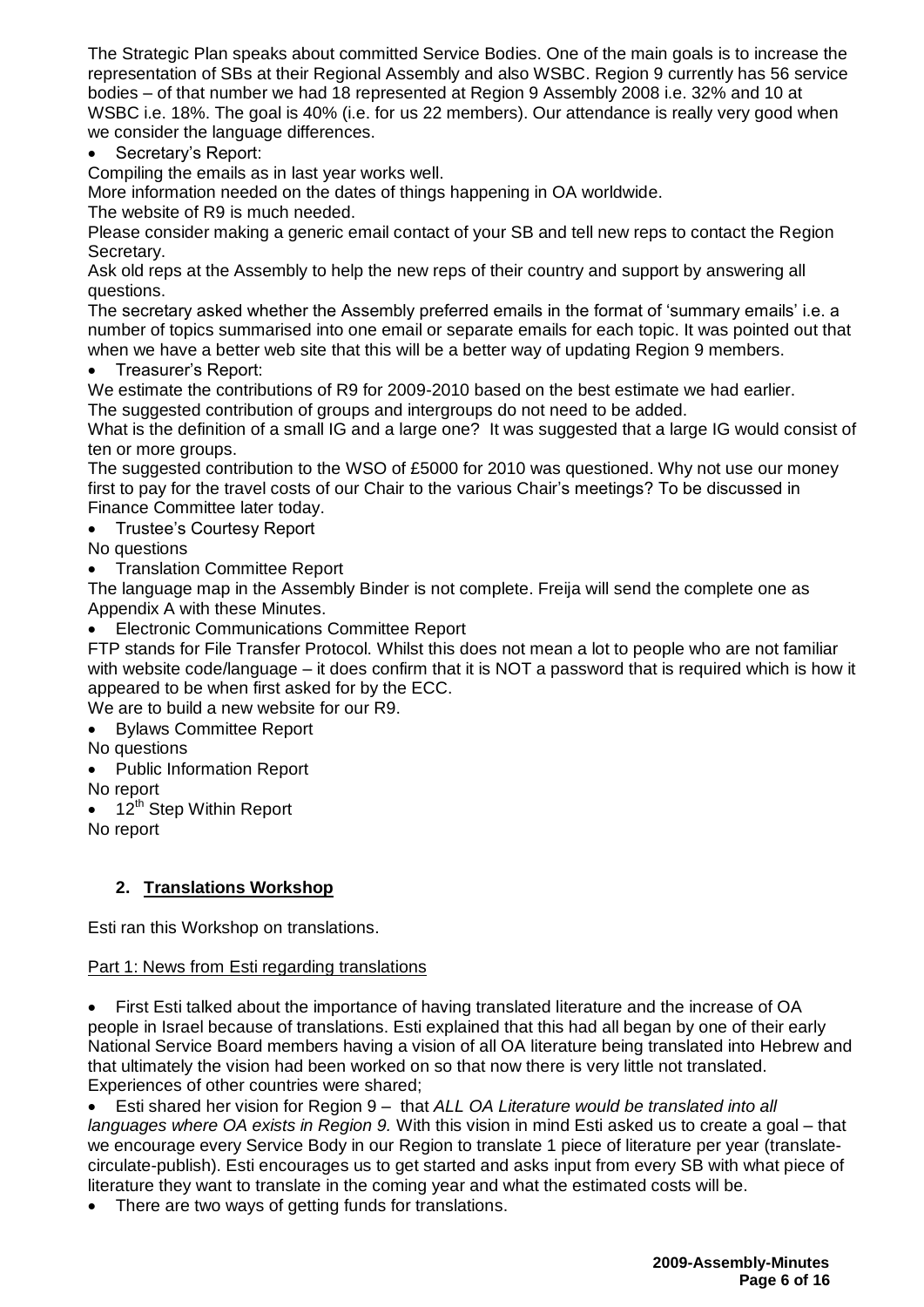**Funds of R9** needs to be considered as a loan. One SB can ask for a second loan in the following year for example and depending on the other requests R9 can decide to give more financial support. Your Service Body can apply for financial assistance of Region 9 to translate literature. By the end of December each Service Body will receive an application form which has to be filled in and returned to our Region 9 Treasurer by the 31 $\mathrm{^{st}}$  of March. By the 30<sup>th</sup> of May you should receive an answer.

**Funds of WSO** is not a loan. Just keep in mind to bring money back to WSO when possible: for example by selling literature (idea: put this money in a different account to use it only for literature). Criteria the WSO follows: when one SB asks for financial support for translating, when they apply again for financial help the following year the requests of other countries will be helped first. You can get funds for the whole process of translating and approving. The funds of WSO can also be used for translating the website (not for maintaining the website) or other translation work needed for OA in your country. Contact Esti with more questions;

 How to get money in for translations without funds of R9 or WSO: you can already presell the book you want to translate so you can use this money in the process;

 Glossary list (lists with special OA related terms): let this glossary list be translated by OA people in your country and use this one for all the translations made;

 Iceland translated their 12 and 12 by a professional translator. The question arises whether literature can be translated from one language (no English) into another. It might be easier. But the Icelandic experience is that you will loose part of the content. Iceland asks what about taxes and selling OA literature? It must be clear these books are only sold in the OA community and not outside. The tax problem is different for every country. For example: the National Service Board of OA in great Britain is a registered charity to help deal with tax implications. Just keep in mind to bring money back to WSO when possible: for example by selling literature (idea: put this money on a different account to use it only for literature). Criteria the WSO follows: when one SB asks for financial support for translating, when they apply again for financial help the following year the requests of other countries will be helped first. You can get funds for the whole process of translating and approving. The funds of WSO can also be used for translating the website (not for maintaining the website) or other translation work needed for OA in your country. Contact Esti when more questions;

 Experience of one of the countries: when you donate a 12 and 12 of OA to a library, ask to place it in the Encyclopedia – Dictionary section;

#### Part 2: Procedure to translate with approval of the WSO

Esti explained each **Licensing Agreement Form (LAF)**: how to use, how to fill in, how to communicate with the WSO. Questions were answered. The three Licensing Agreement Forms will be put on our Region 9 website in the future.

Normally it is up to a SB to start translating, not just one group (suggestion).

You find all the info about translations and the process to follow at [www.oa.org](http://www.oa.org/) : go to the upper right on home page: click "documents" and then scroll down to "OA literature translations" and you find the guidelines, the application for funding and the licensing agreement forms.

If your SB needs more time then the LAF says in the first place, just make a request for this by email and attach this request to your already filled in LAF. No need to fill in a new LAF.

Please always include Esti in CC when you make applications to WSO.

# **LAF 1: Agreement to Translate Overeaters Anonymous Literature**

First LAF that has to be send to the WSO in order to ask for permission to translate OA-literature. The WSO then sends back an electronic and most updated version of the book/pamphlet that you want to translate. You have three years with a possible extension of 12 months to make a draft translation. Translation can be done by an OA member who is a professional translator, just make sure you don"t pay them more then a non OA-translator and only pay when work is done.

#### **LAF 2: Agreement to Distribute Translated Overeaters Anonymous Literature for Validation Purposes**

With this LAF you ask permission at the WSO to circulate a DRAFT of the translation in the groups. They can give remarks which have to be looked at before making a final translated version. For this procedure (having the draft circulated and looked at by the groups) you have 18 months, with a 6 months extension if needed. After this period you have to send the draft version to the WSO.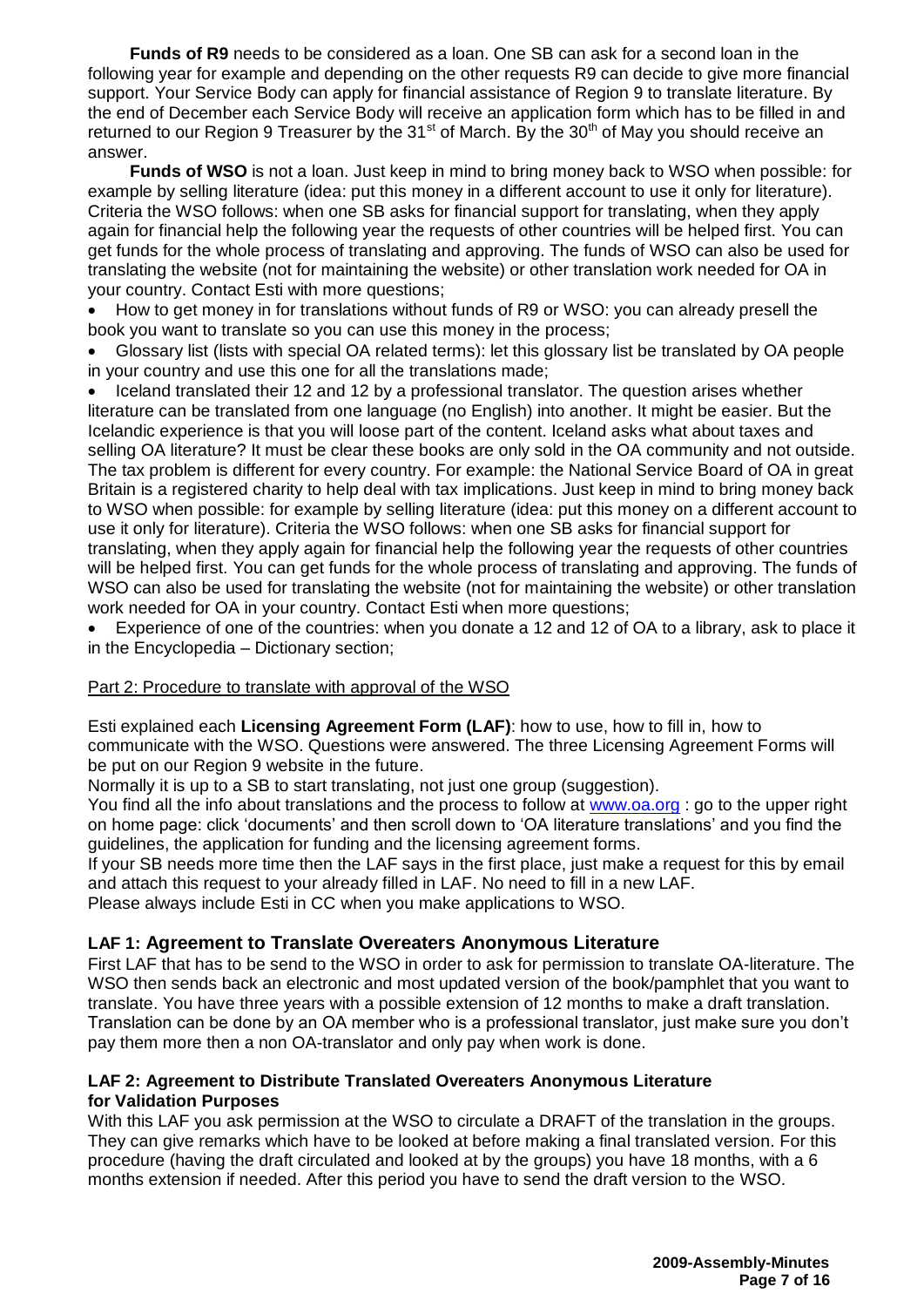# **LAF 3: Agreement to Publish and Distribute Overeaters Anonymous Literature**

This LAF gives your Service Body the permission to to publish and distribute the pamphlet/book into your language for 20 years. You have to send two copies of your finished pamphlet/book to WSO. WSO also asks for 10% of the royalties on the selling of this work (please put in the information of the money sent that it is for royalties of literature). The rest of the royalties can be used by your Service Body.

To use the OA-logo is also permitted by this LAF 3.

## Part 3: Two questions from Esti to our SBs

1) Which item does your SB wants to translate in the following year – estimation of costs

- Esti needs projects of translation from as many SBs as possible to present at the WSO. Please send her what your SB wants to translate in the coming year, do this **as soon as possible**! She needs the name of piece of literature, how much money it will cost and the name of the SB applying for the financial help.
- What might be priority to translate? When you open the literature catalogue on the WSO website, everything that is for free, you don"t have to get permission to translate, you can do it right away. Every item you want to translate that you have to buy, you also need permission to translate first. What needs to be translated is up to your SB: for example "The Twelve Steps and Twelve Traditions of OA", "OA Pocket Reference", (Please read the Translations Guidelines – now downloadable from the WSO website – www.oa.org)

### 2) Assignment License

- Use this license for the "old" literature, i.e. literature you have translated but has never been approved;
- Fill in just one "assignment license" with the list of all the translated but not approved literature. You can get this form from Esti;
- Everything of "old" literature will be approved this way;
- Send a copy of your LAF to Esti (Region 9 Trustee).

# **3. Deadline for Ask-it Basket Questions**

# **4. Strategic Plan Presentation**

Appendix B: the biker!

- **What do we as OA members want?**
	- Strong meetings full of abstinent members (idea: in your group cover question 1-6 in one month, the following 6 in the next)
	- Committed service bodies that carry the OA message
	- The public can find us
	- The professionals know we exist
	- Financially strong so that we can use those finances to carry the messageA Strategic Plan has been formulated by OA as a whole and which encompasses these overall goals into the OA service structure: this is represented by the OA Biker (Appendix B)

#### **Strategic Plan**

- PI and professional awareness: [www.oa.org](http://www.oa.org/) will be in Spanish Increase OA awareness among professionals Attraction card (fork and knife)
- Strong meetings: Survey by 2010 to determine the critical demographics of our membership (gender, weight loss, sponsors, etc)

Educate the fellowship about strong meetings (promote abstinence, steps, study of traditions, service and responsibility, available support materials eg handbook and WSO downloadable files, each group to use strong meetings checklist, talk about what makes your meeting strong,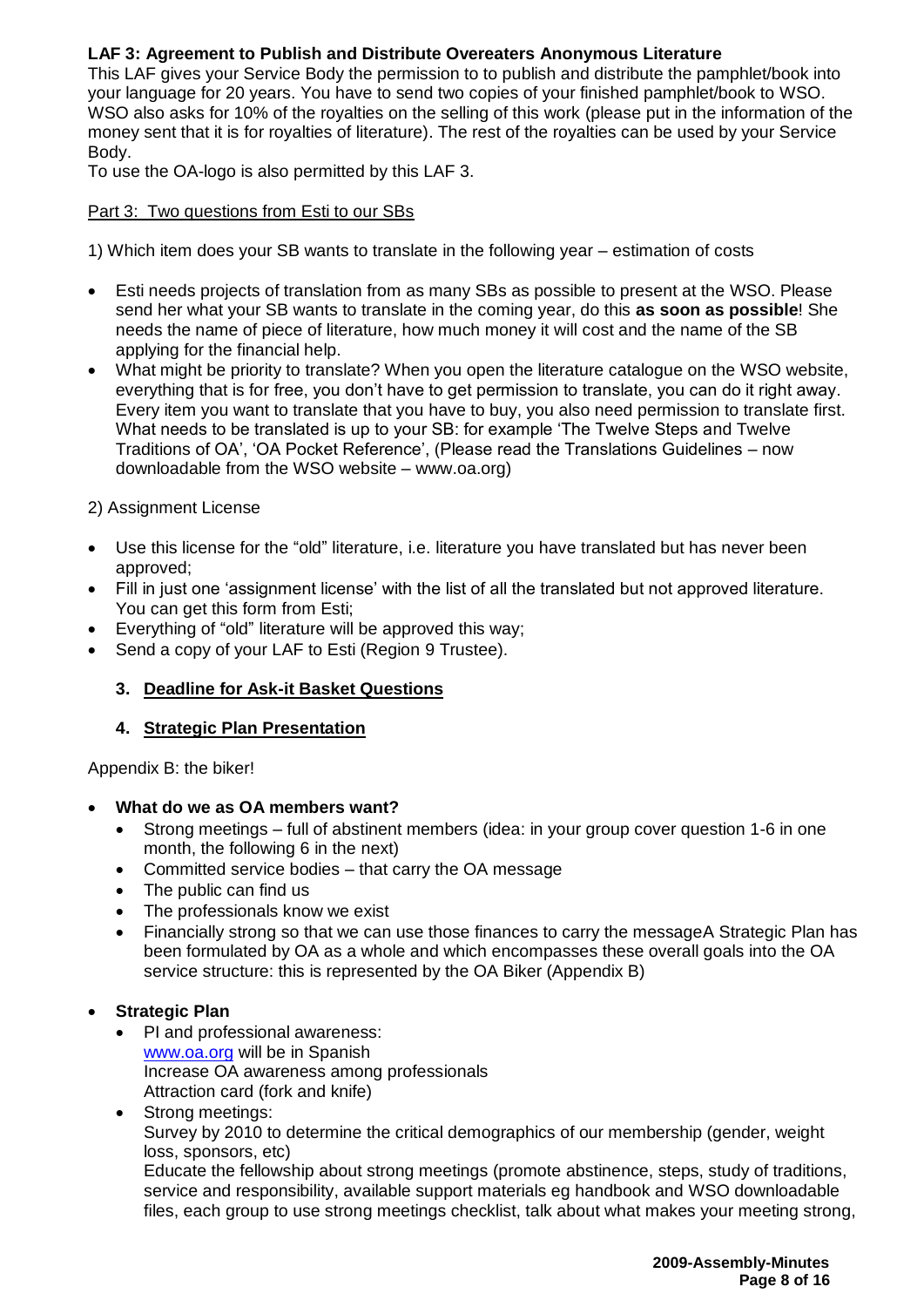newcomers meetings guidance package for meetings for newcomers with guidance notes (can be translated!)

• Committed Service Bodies: Why are SBs not at Region 9/WSBC? Delegate Support Fund at WSBC and Representative Support Fund at R9: publicize in OA Increase funds available to support attendance at WSBC and R9 Train all Region Board members to do Steps, Traditions and Concepts workshops and give manual 'Region 9 Board all have the manual but it is difficult to 'train' due to distances – WSBC 2010 will have workshops oon this); Personally invite SBs to attend WSBC and R9 Talk about importance, letters to SBs, phone calls, contact with countries represented at R9 Develop strategy to address barriers Do you want a Step-Tradition-Concept workshop? Contact Esti and R9 Board • Financial health Educate fellowship about where funds go and how it relates to groups, to translation, the

benefits of being international 7<sup>th</sup> tradition pamphlet: Finance Com at WSO is working on a summary (a bullet point list) of

this pamphlet and 'Give as if your life depended on it' is the new slogan that goes with this pamphlet;

Translation fund at WSO level: you can contribute as well as apply

Possible fundraising by region for another region/WSO

SBs to fund another SB

 $7<sup>th</sup>$  tradition skit on WSO website: this is kind of a play to make it more digestable

# **Dates**

- World Convention OA's  $50<sup>th</sup>$  Birthday! 26-29<sup>th</sup> August 2010 Los Angeles
- WSBC 2010  $26^{th}$  April 1<sup>st</sup> May
- RCC  $15-16^{th}$  Oct 2010
- $\bullet$  12<sup>th</sup> Step Within Day 12<sup>th</sup> December each year
- Region 9 week first week of September
- Delegate support fund application to WSO due  $2^{nd}$  Nov 2009
- New business for WSBC 2010 to WSO 10<sup>th</sup> Dec 2009
- Region 9 Rep assistance date on form (approximately application 4 months prior to Assembly, answer three months prior to)
- Region 9 Translation Application 31<sup>st</sup> March to Treasurer
- WSO Translation Application date February (I am checking this one with Esti)

# **Miscellaneous**

- New Lifeline to come (cost and image): more info will come from WSO
- Assembly packet on the website?
- Discussion taking place by RCC: green dot mentor WSBC, how to deal with problems, tech positions and how to deal with them (payment-expertise), over loading of RCC and other service positions etc;
- Service by mail WSO urgently need sponsors
- Guideline newsletter on [www.oa.org](http://www.oa.org/)
- Meeting list accuracy challenge: email address for WSO use only please encourage this (Give your personal email address to WSO, they will never use it for OA information, only for their own use)
- Links from local websites to WSO website. New aspect of WSO website being worked on was explained- this is WIP;
- Meeting List Details WSO Stella brought the most recent meetings lists of the countries as is currently on the WSO website-, asked to take your country and check if your list is updated and also the list of the country that you are linked up with at the end of the Assembly – to give you an indication of meetings in that country before you contact them.

# **Finances**

- 2008: contributions down 6% lifeline overall cost up 33% literature 0,5% down
- 2009: contributions down 6% lifeline down further 10% literature up 1%
- Total spent: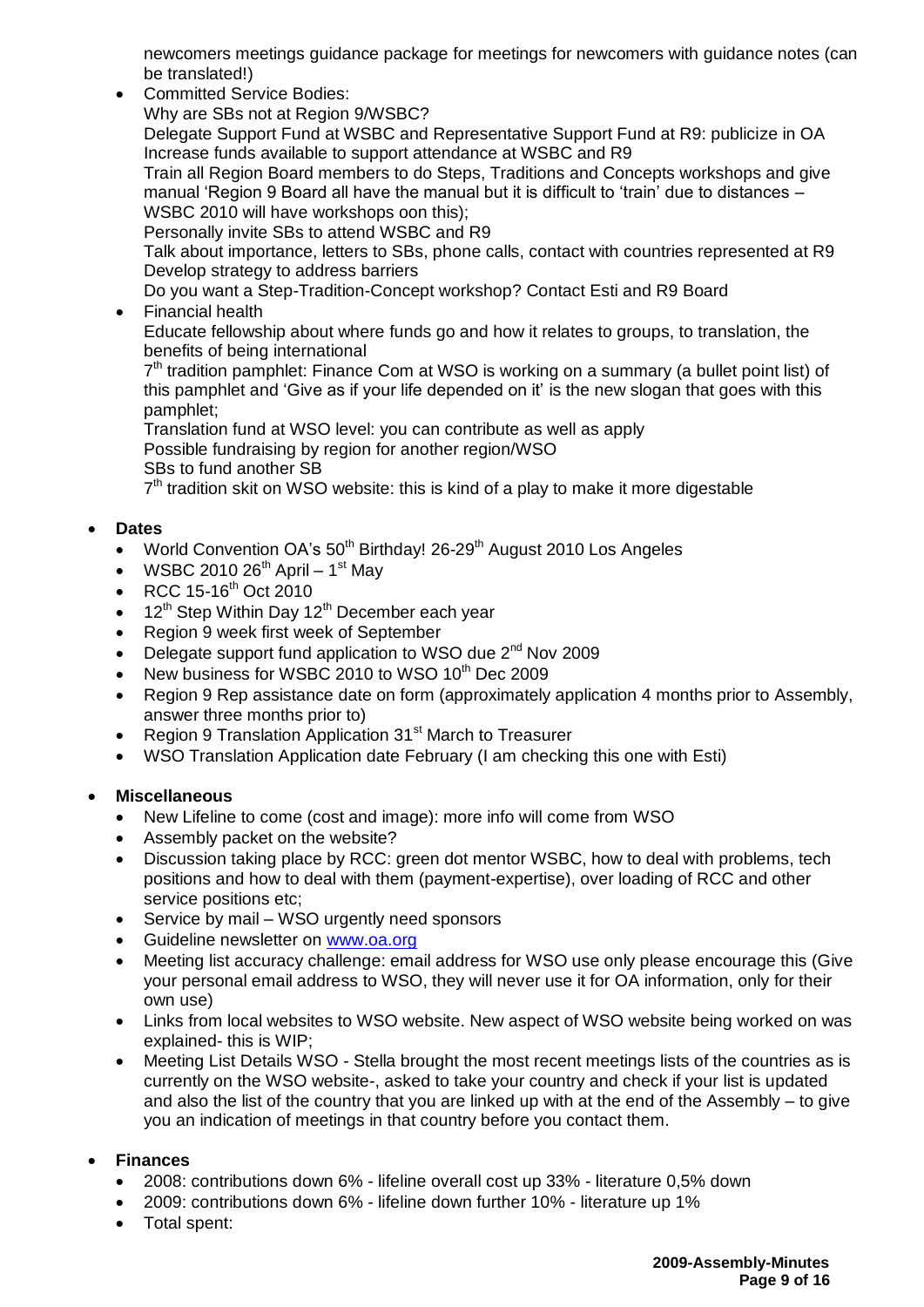|                                      | 2008<br>-\$ | 2007    | Per group |
|--------------------------------------|-------------|---------|-----------|
|                                      |             |         |           |
| Group support and admin and lifeline | 882.133     | 845.945 | 134       |
| Contributions currently              | 406.546     | 431.944 |           |
| Need to raise a further amount of    | 416.187     | 414.001 |           |
| (if costs funded in total by         |             |         |           |
| contributions)                       |             |         |           |

As you can see every group in the world would need to contribute \$134 each per year to cover the whole of the costs of group support etc

- In 2008 Region 9 contributed \$14.716 in total to WSO from all our 776 groups this equates to 3% of all contributions of OA to WSO and approximately \$19 per group
- Currently the shortage of income is funded by literature etc
- Number of groups on OA 6514

# **5. 2009-2010 Budget – Presentation and Discussion**

Alison presented the draft Budget. Region 9 contributed 3% of total donations to WSO. Delegate assistance for R9 Assembly was given from R9 to France, Germany and Finland.

#### **6. Reports from Committee Sessions and discussion of any proposals of emergency new business**

Finance committee Report appendix C.

Bylaws committee Report appendix D

Translations Committee Report appendix E

Electronic Communications Committee Report appendix F

Public Information Committee Report appendix G

12<sup>th</sup> Step Within Committee Report appendix H

# **7. Traditions – Workshop**

Stella, Alison and Freija prepared this workshop.

Stella gave an introduction and a volunteer read the 12 Traditions

- Each of the ten situations was on a separate card.
- Attendees were divided into groups and the questions divided among the groups (with the number of the question indicated on each question and giving random numbers to each group). Each group had access to a list of the 12 Traditions.
- Each group was asked to read the statement(s) and to answer the following questions. Is there a break of a Tradition? If so, which one(s)? Discuss and suggest ways in which the issue could be resolved. One member of each group recorded the discussion. Another member to be asked to present the comments to the main body group.
- The feed back was done in the order of the questions (Question 1 first, then question 2 etc).

1. A meeting votes to start each meeting with a reading from The Bible. (Traditions 4,5,6)

2. A prominent sports figure who has been in program for 7 years offers to represent OA on a local talk show.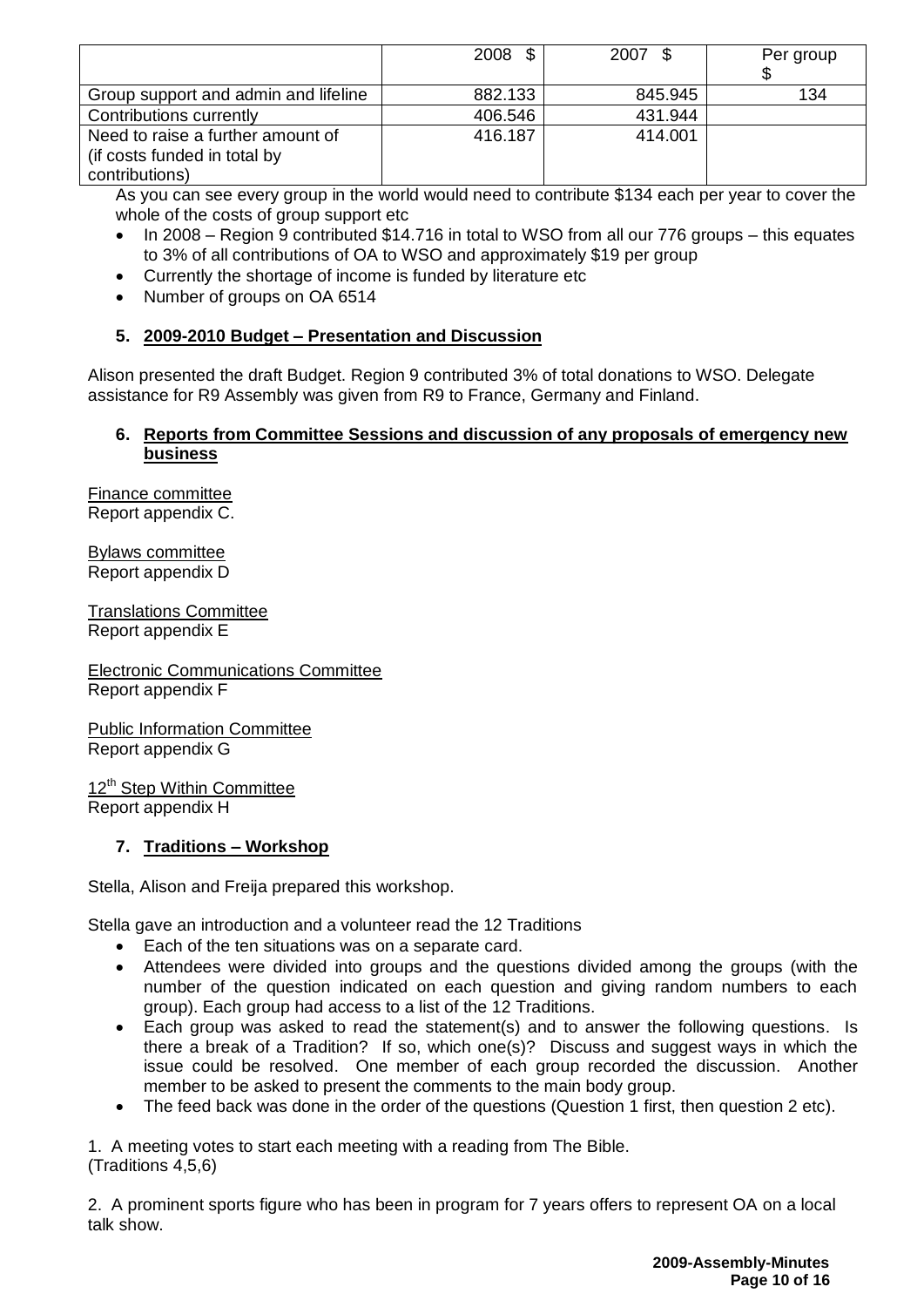(Traditions 11 and 1)

3. A 10-year member of OA is hired to be the new intergroup office manager. (Not a break of Tradition 8)

4. A member requests a group conscience to discuss asking another member to stop attending meetings because she always comes late and causes a comMotion. (Traditions 3 and 9: at the assembly we thaught no break of tradition 9!)

5. An OA member listed her service position in OA under the heading of "Community Involvement" in her resume.

(Tradition 10)

6. At a meeting, a member comments, "I know we're not supposed to give advice, but I just have to tell Mary how she should handle her problem." (Tradition One)

7. John is elected for his third two-year term as Intergroup chair even though the bylaws state the limit is two two-year terms. (Tradition 2)

8. A local restaurant offers to serve "OA-approved Meals" to OA members at a 20% discount if the intergroup newsletter will run a free ad for them in their newsletter. (Traditions 5,6,7, at assembly we thought also break of Tradition 10)

9. A member who owns a printing shop offers to print the intergroup newsletter free of charge. (Tradition 7)

10. The flyer presented to an Intergroup for approval indicates that an out of town member with 15 years of abstinence would be the leader for the fall retreat. (No break of Tradition 12)

The workshop was very popular – there was a lot of laughter and it was also pointed out that sometimes it is not always obvious what traditions are being broken – but it is important to constantly be vigilant and study the traditions in meetings.

# **8. Ask-it-basket**

- How easy should we make it for an OA member to find a sponsor? Is it the easier the better? Yes I think so. List of sponsors can help, as well as mentioning it in the meeting format, you can also suggest to take a temporary sponsor if no permanent sponsor is available at the moment.
- Could some people share if their IGs/NSBs have their assemblies and conventions separately/one after another/ same time? Yes sometimes some countries do have their assemblies and conventions running at the same time or immediately after each other. Region 9 Assembly has also been held after a countries national assembly – When I first witnessed this I thought that it may not work – but on the contrary – it worked well and saved on organization of venue etc for the organizing committees.
- What is the difference between a licensed SB and a SB not licensed? According to the Bylaws every SB has to be registered at WSO. Whoever is not registered, doesn"t exist as a SB. It might then be an assistance, but can not be represented.
- How secret ought the sponsor-sponsee relationship in the light of the Traditions? When I came to OA I was told not ever tell anyone who is my sponsor. This will enable me to share safely about my relations with the sponsor. In OA we only tell about ourselves, not about others. Anonymity is one of the things we have to keep, not only a suggestion. So we have to be careful not to break anonymity.
- Could you name some ideas that work for encouraging people to do service? Ask somebody to serve when you are sponsoring them, ask somebody to give service in a personal approach, make sure you share about the service structure of OA – many do not know it and if you keep mentioning it – sooner or later it will mean something to them.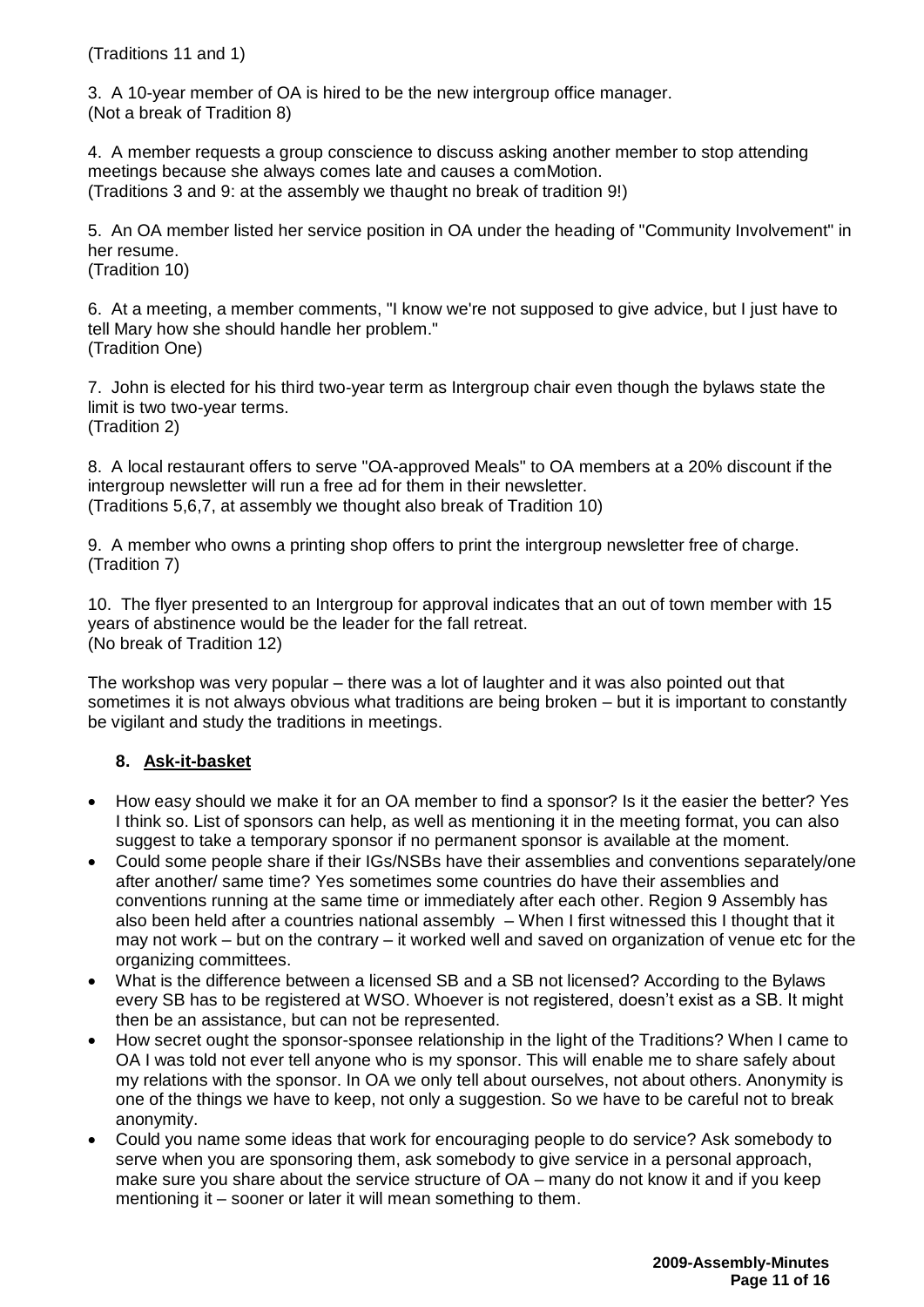- Does our R9 provide financial assistance for reps from R9 to attend WSBC? We as a Region does not provide the financial assistance. But the WSO itself does have funds for reps of regions to attend.
- What is the attitude of OA towards food as such? OA promotes abstinence as the very thing we stand for  $-$  in that context abstinence is defined (see new definition) but our interpretation of our own abstinence is personal to us. It is perfectly OK to mention food in meetings but we do need to be mindful of sharing our experience, strength and hope in this respect i.e. not just a "foodalog"!
- Are old (10 year old) Lifeline"s worth using at a meeting, or is it better to use other OA material? It is ok, but if you have more recent publications of Lifeline, use the most recent ones.
- Our NSB needs financial assistance for translations and sending a delegate to WSBC, but we could donate something to R9 – should we do it or concentrate on being self supporting? This should be brought to group conscience – it is up to the group locally but the very fact that you are discussing it is good in that group conscience is being sought – there is no harm in bringing it up again after time has gone by as situations and opinions change.
- We need contact persons in R9 countries who want to be in contact with the English speaking persons of the English Language Service Board of R9. Can the Secretary pass on all the contacts of this Assembly to the R9 English Language Service Board? All the delegates agreed.
- How does OA approach the problem of anorexia and bulimia? One of the reasons that the definition of abstinence was changed at WSBC last year, was to make it more inclusive for anorexia-bulimia. The current definition is:- *'Abstinence in Overeaters Anonymous is the action of refraining from compulsive eating and compulsive food behaviours. Spiritual, emotional and physical recovery is the result of living the Overeaters Anonymous Twelve –Step program.'* In literature the terms compulsive eaters and compulsive overeaters are interchangeable. In one pamphlet "OA Members Come In All Sizes" #110 you find people with anorexia or bulimia share their stories.
- A new OA group wants to include in its rules that a person cannot share if she/he used tranquilizers. Is that in compliance with our Bylaws (Article III) ? In Tradition 3 it says that when a group has specific rules like these ones, then they have to communicate also that they do not represent OA as a whole. Personal experience: in my home group we had a young mother with her child attend the meeting. The child grew up and when he was 4-5 years old he sat around the table like the OA members and started to listen to our stories. At a business meeting we discussed this because it started to feel as a problem. We found a very heartwarming solution so that the mother could still attend the meeting (she couldn"t afford a babysitter) but we would take intervals and play with the child outside of the meeting room.

# **9. Deadline for submitting Emergency new business Motions**

# **10. Approval and Adoption of 2009-2010 Budget**

The Budget 2009-2010 as presented was adopted. Approved budget appendix I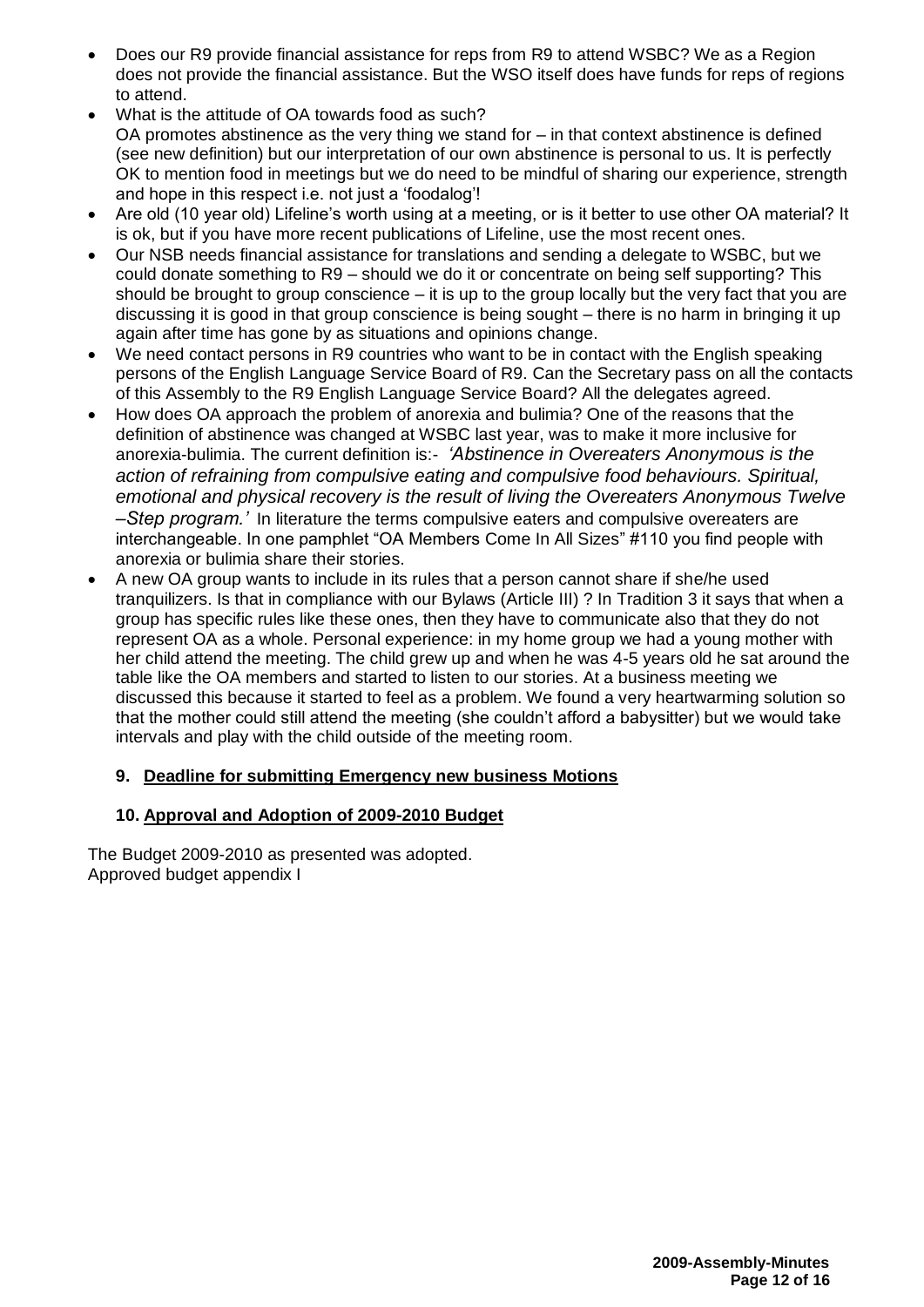*Embrace the Similarities Love the Differences In all Our Affairs* **Region 9**



# **FRIDAY 9th of OCTOBER 2009**

## **1. Openings and Readings**

- For Today
- 12 Steps -12 Traditions 12 Concepts
- Serenity Prayer
- The total number of voting representatives present is 20. Countries represented come from Egypt, the Netherlands, United Kingdom, Finland, Iceland, Germany, Sweden, Poland, Belgium, Italy, Spain, Norway, Israel and France. Therefore we have a quorum: more then 5 countries represented. The credential report is accepted;
- We decided to change the agenda slightly and first start with the Bylaws Amendment Motions, followed by the New Business Motions.

### **2. Formal discussion and vote on:**

- **Bylaws amendment Motions**
- **New Business Motions**

Each Bylaws Amendment Motion and New Business Motion (except for those on the consent agenda) was considered in accordance with the Ground Rules and Robert"s Rules: (Look at our website for the updated version of the Bylaws of Region 9 and the Policies and Procedures of Region 9 (with the New Business Motions)).

### **Chart 1: Consent agenda**

Bylaws Amendment Motions 1 and 5: were adopted and carried Business Motions 2 and 5: were adopted and carried Bylaws Amendment Motions 2 and 4 were pulled from the consent agenda. Business Motions 4-6-7-8 & 10 were pulled from the consent agenda. NB Motions BL1, BL5, BM2, & BM5 from this consent agenda that were moved by the chair and adopted were as follows:-

#### BL 1:- BYLAWS ARTICLE V, SECTION 2

TO ADD:- "THIS NOTIFICATION WILL INCLUDE AN INVITATION TO THE ASSEMBLY FROM THE ORGANISING COMMITTEE, THE REGISTRATION FORM TO SEND A DELEGATE AND A BLANK NEW BUSINESS MOTION AND BYLAWS AMENDMENT MOTION"

#### BL 5:- BYLAWS ARTICLE VIII, SECTION 2 F)

This section to read:- "Nominees who are endorsed will receive up to Euro 980 for their expenses in attending World Service Business Conference if funds permit. Available funds to be apportioned"

BM 2:- Principles and Procedures – assembly

To create a new policy as follows:- "The hosting service body for the regional Assembly and Convention shall be elected two years prior to running the event"

BM 5:- Principles and Procedures –

To alter the policy so that it reads as follows:- "The Assembly resolves that priority for financial assistance for Regional representatives travelling to the R9 Assembly will be given to those IGs and NSBs that have never been represented before, secondly to those with the greatest distance to travel".

# **Chart 2: Bylaws Amendments Motions (BL)**

**BL2:** 

The Bylaws Committee moved that:-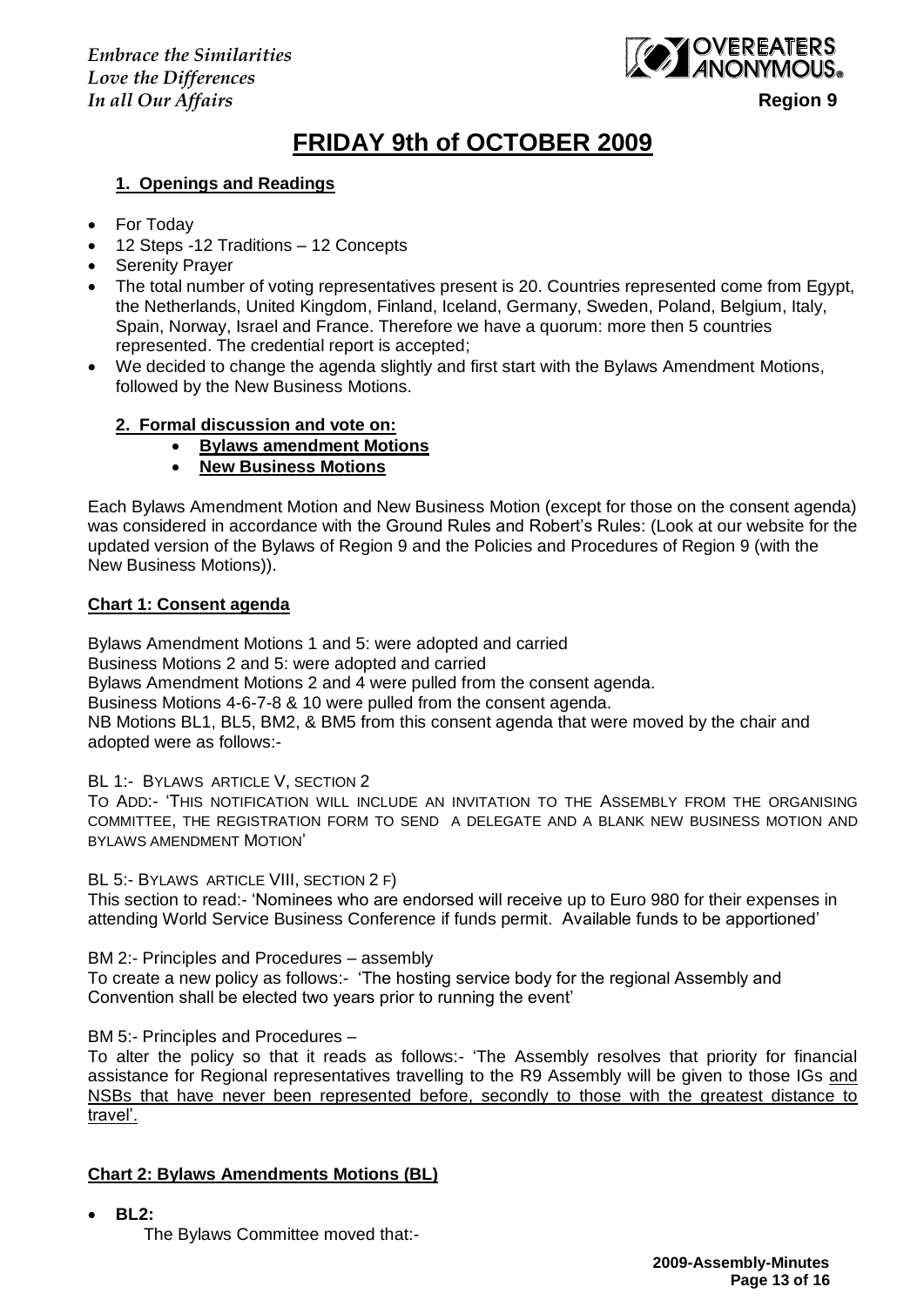# **Region 9 OA Bylaws, Article IX, Section 3 – Election of Committee Chairs.**

a. Nominations and elections can be held each year at the Region 9 Assembly.

a) To be eligible for election, a person must be present at the meeting and an OA member from Region 9. To be elected, a member must receive a majority vote of the representatives present.

c. Committee Chairs are elected for a two year term.

d. Committee Chairs should not serve more than two consecutive terms. The motion was lost after amendment and debate (8 for – 6 against)

**BL3:** 

The Bylaws Committee moved that

#### **Region 9 OA Bylaws, Article XII, Section 2 – Emergency New Business**

Bylaw amendments which have not been submitted to the Region Chair seventy-five days before the Assembly and which are considered to be of an emergency nature by the Region 9 Board and Bylaws Committee Chair may be voted on at the Assembly.

The motion was adopted after amendment and debate (19 for – 0 against)

**BL4:** 

The Bylaws Committee moved that:-

#### **Region 9 OA Bylaws, Article VII, Section 3 – Elections**

a. The nomination and election of *chair* shall be held in *odd* years at the Region 9 Assembly. The nominations and elections of secretary and treasurer shall be held in even years at the Region 9 Assembly.

d. Board members should not serve more than two consecutive terms or five years in the same position. No Board member shall serve for more than eight (8) consecutive years in a combination of positions

The motion was lost after amendment and debate (3 for – 15 against)

#### **Chart 3: New Business Motions (BM)**

**BM1:** 

 A substitute motion was proposed by the translations committee chair and the Region 9 Chair accepted the substitute motion. The motion was moved that:-

# **"An ad hoc committee create a document explaining the procedure for**

#### **application to the R9 Translation Fund".**

Point of order: the Assembly committee should decide whether we want that document or not: valid point of order. Explained that the ad hoc committee will consult the draft document and those people that contributed to it in drafting the motion.

The motion was adopted after amendment and debate  $(20 for - 0$  against)

**BM3:** 

The NSB of Poland moved that:-

SUGGESTED CONTRIBUTION TO REGION 9

To suggest to all Region 9 Groups and Service Boards that that they aim to contribute a minimum of 5% of their annual income to region 9.

The suggested contribution however it is paid is payable before  $1<sup>st</sup>$  September each year.

The motion was adopted after amendment and debate (16 for – 3 against)

**BM4:** 

Was deferred until after lunch

**BM 8:** 

Withdrawn and goes back to the Bylaws Committee to work on and come back next year;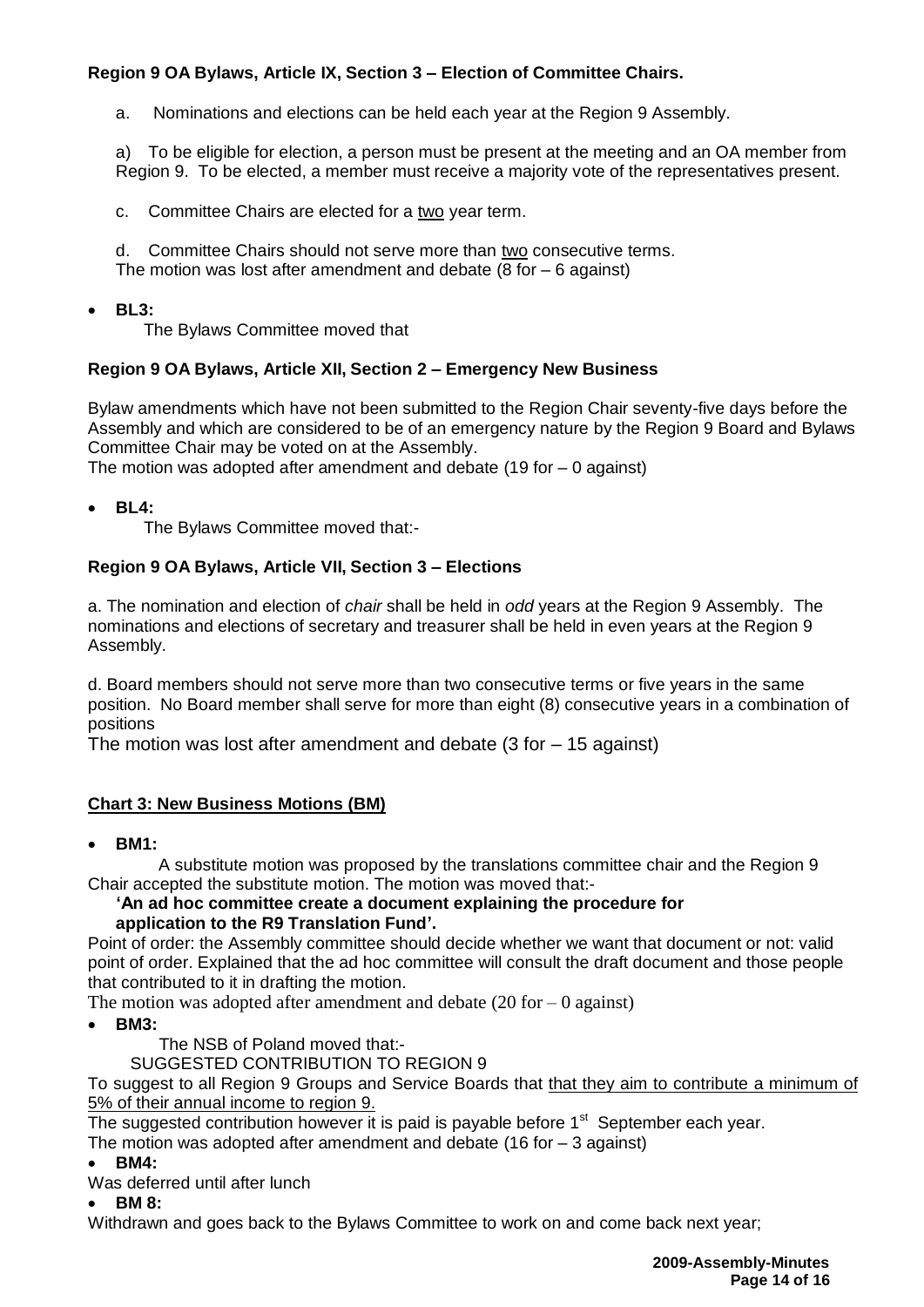# **BM 9:**

# **Withdrawn with a request for your SB to consider :- "Does the name "Strategic Plan" put you off? And if so can you think of a better name? Please bring a motion if you think so";**

# **BM 10:**

- **Withdrawn**
- Business Motions 11 -> 15: error sending them out.

# Lunch

#### **3. Election of Service Positions – Election of Assembly/Convention Venues for 2010 – 2011 – Liaison with Service Bodies not presented at the Assembly – allocation and adoption of service bodies**

# **Elections of Service Positions:**

- Chair: reading of our Bylaws Art VII sect 2: Stella is the only candidate. Stella introduced her application. The vote was done by ballot paper: 21 yes, 0 no and 0 abstentions. Stella from United Kingdom is our Chair of R9 for a second term;
- Secretary: reading of our Bylaws Art VII sect 2. Freija steps down as a Secretary after finishing her term. She gave an explanation of the job and questions were asked. Kaolina from Sweden was nominated as a candidate and she accepted the nomination. She was the only candidate (vote by ballot: 17 yes, 2 no and 1 abstention). Karolina was elected as the new Secretary;
- Chair of Bylaws Committee: Magda from Poland was the only candidate (vote by ballot 20 yes, 1 no). Magda was elected as the new Chair of the Bylaws Committee;
- Chair for the Translations Committee: Olafur from Iceland was nominated and accepted (vote by ballot 21 yes). Olafur was elected as the new Chair of the Translations Committee;
- Chair for the Public Information Committee: Shannon from France was nominated and accepted (vote by ballot 10 yes, 8 no and 3 abstentions). Shannon was elected as the new Chair of the PI Committee. Suggestion was made to have a Vice Chair to support Shannon. Talle from Belgium was elected to support as a Vice Chair.
- Chair for the  $12<sup>th</sup>$  Step Within Committee: Melanie from the United Kingdom was the only candidate (vote by ballot 21 yes). Melanie was elected as the new Chair of the  $12<sup>th</sup>$  Step Within Committee;

# **Discussion/Election of Assembly/Convention Venues for 2010-2011:**

- 2010: The Assembly and Convention of Region 9 in 2010 will be held in Iceland. This was voted on and approved. Iceland"s economical situation is not good which will make it cheaper to travel to and stay in Iceland. The organizing committee can choose the topic of the Convention linked to the Assembly. N.B. some dates where it would be difficult to organize the Assembly and Convention: 8-10<sup>th</sup> Oct (NSB GB national assembly),  $15<sup>th</sup>$ -17<sup>th</sup> Oct (RCC meeting), September (difficult month for other SBs). Suggestion around  $15-17<sup>th</sup>$  Oct (Stella can fly to the RCC meeting and stops halfway (;-)) in Iceland or two weeks later (to avoid too much jet lag).
- 2011: OA Egypt invites us to hold the Assembly and Convention 2011 in Egypt. There are no other invitations for now and the decision will be made at the 2010 Assembly. All other countries within Region 9 are welcome to apply to hosting the Assembly and Convention 2011.

### **Liaison with Service Bodies not presented at the Assembly – allocation and adoption of service bodies**

Everybody present at this session: representatives, visitors and Board members got to pick one or more countries which they will try to contact in the following time. They get a list of meetings and contacts from the WSO-website to help them out.

Here are questions you can use when contacting them:

- My duty to reach out as a Region 9 rep;
- Is your group alive and well?
- Is there a reason why you cannot come to R9 Assembly?
- Is there any help we can offer?
- Do you know about the R9 Assistance Fund?
- Do you know about the R9/WSO budget for Assistance of Translation?
- Is your group affiliated with an Intergroup?
- Are you willing to share with me?